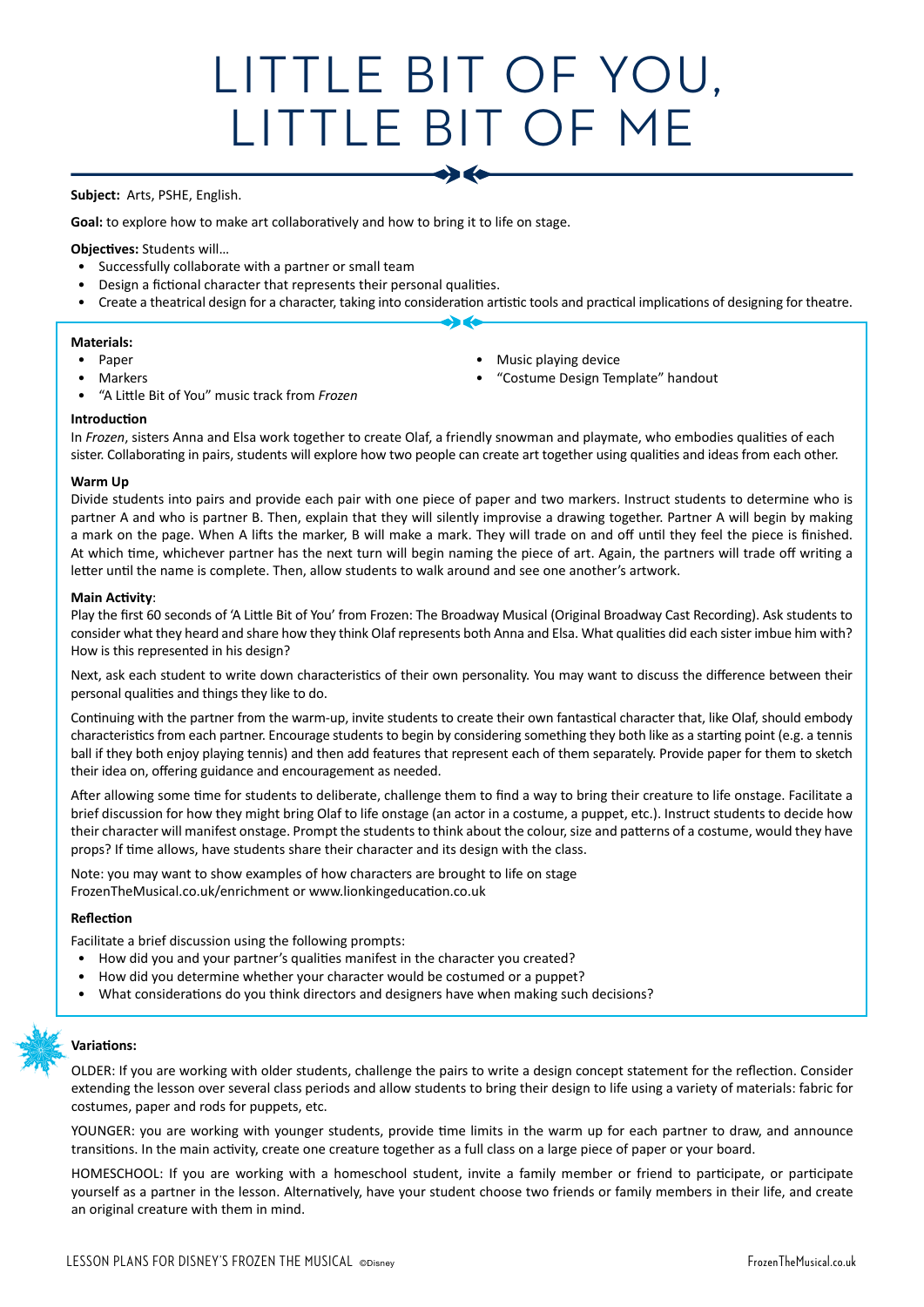### **ENGLAND UK CURRICULUM LINKS**

|                                            | <b>KEY STAGE 2</b>                                                                                                                         | <b>KEY STAGE 3</b>                                                                                                                                  |  |
|--------------------------------------------|--------------------------------------------------------------------------------------------------------------------------------------------|-----------------------------------------------------------------------------------------------------------------------------------------------------|--|
| <b>ART</b>                                 | Produce creative work, exploring their<br>ideas and recording their experiences                                                            | To use a range of techniques to record their observations<br>in sketch books, journals and other media as a basis for<br>exploring their ideas      |  |
|                                            |                                                                                                                                            | To use a range of techniques and media, including painting                                                                                          |  |
| <b>PSHE</b><br><b>Health and Wellbeing</b> | About personal identity; what<br>contributes to who we are (e.g.<br>ethnicity, family, gender, faith, culture,<br>hobbies, likes/dislikes) | How we are all unique; that recognising and demonstrating<br>personal strengths build self-confidence, self-esteem and<br>good health and wellbeing |  |
|                                            | To recognise their individuality and<br>personal qualities                                                                                 |                                                                                                                                                     |  |
| <b>ENGLISH</b><br>Spoken Language          | Listen and respond appropriately to<br>adults and their peers                                                                              | Using English confidently in a range of formal and informal<br>contexts, including classroom discussion                                             |  |
|                                            |                                                                                                                                            |                                                                                                                                                     |  |

### **WALES**

|                                                | <b>KEY STAGE 2</b>                                                              | <b>KEY STAGE 3</b>                                                                        |  |
|------------------------------------------------|---------------------------------------------------------------------------------|-------------------------------------------------------------------------------------------|--|
| <b>ART</b>                                     | Pupils should be stimulated and<br>inspired, where appropriate, by ideas        | Pupils should be stimulated and inspired, where<br>appropriate, by ideas                  |  |
|                                                | Design and make: two-dimensional<br>images                                      | Design and make images and artefacts using a variety of<br>materials, processes and ideas |  |
| <b>PERSONAL AND</b><br><b>SOCIAL EDUCATION</b> | Explore their personal values                                                   | Develop an insight into their values                                                      |  |
| <b>ENGLISH</b><br>Oracy                        | Speak and listen individually, in pairs,<br>in groups and as members of a class | Speak and listen individually, in pairs, in groups and as<br>members of a class           |  |